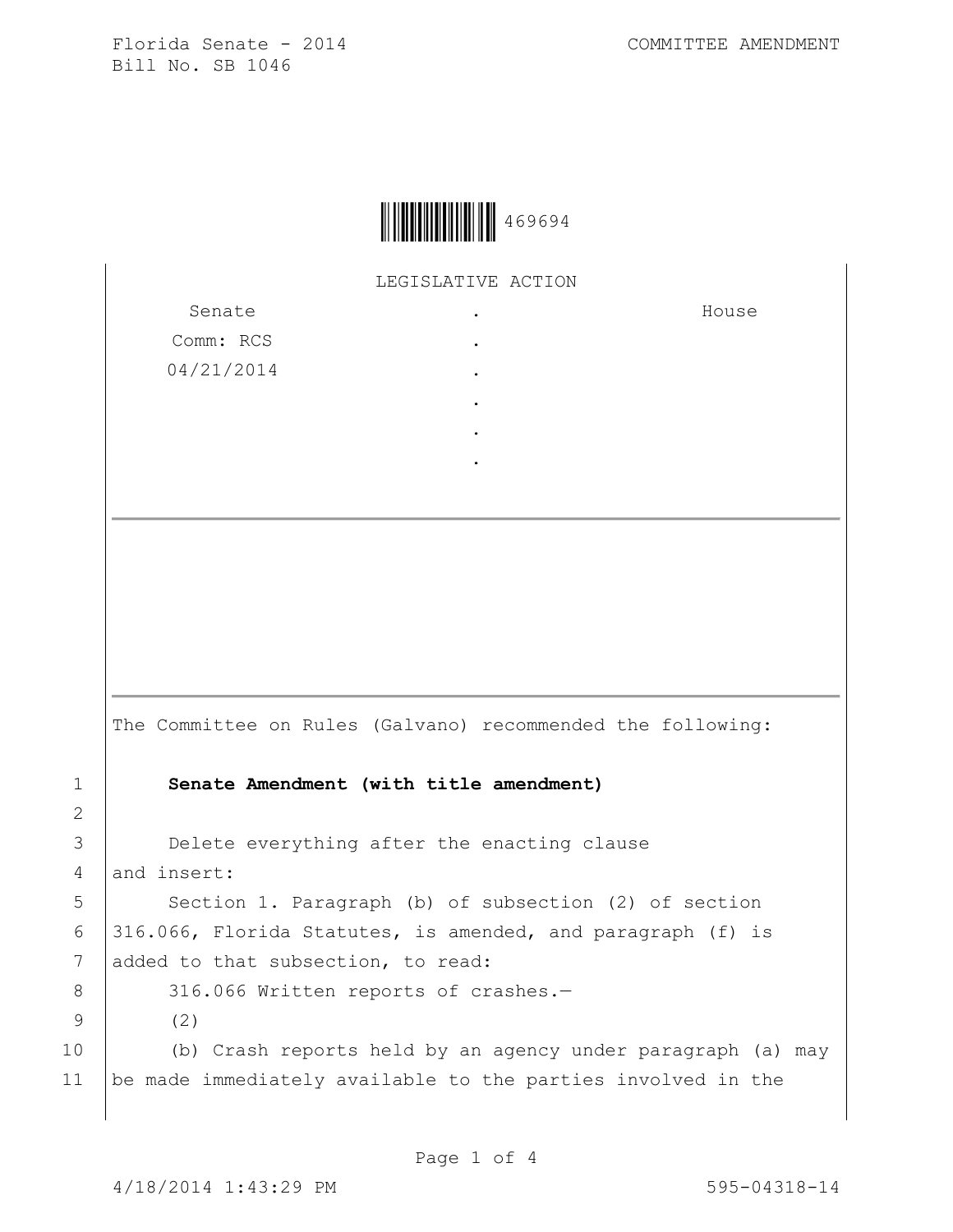

12 crash, their legal representatives, their licensed insurance 13 agents, their insurers or insurers to which they have applied 14 for coverage, persons under contract with such insurers to 15 provide claims or underwriting information, prosecutorial 16 authorities, law enforcement agencies, the Department of 17 Transportation, county traffic operations, victim services 18 programs, radio and television stations licensed by the Federal 19 Communications Commission, newspapers qualified to publish legal 20 notices under ss. 50.011 and 50.031, and, in accordance with 21 paragraph (f), free newspapers of general circulation, published 22 once a week or more often, of which at least  $7,500$  copies are 23 distributed by mail or by carrier as verified by a postal 24 statement or by a notarized printer's statement of press run, 25 which are intended to be generally distributed and circulated, 26 and which contain news of general interest with at least 10 27 pages per publication, available and of interest to the public 28 generally for the dissemination of news. For the purposes of 29 this section, the following products or publications are not 30 newspapers as referred to in this section: those intended 31 primarily for members of a particular profession or occupational 32 group; those with the primary purpose of distributing 33 advertising; and those with the primary purpose of publishing 34 names and other personal identifying information concerning 35 parties to motor vehicle crashes.

36 (f) Free newspapers of general circulation published once a 37 | week or more often, of which at least 7,500 copies are 38 distributed by mail or by carrier as verified by a postal 39 statement or by a notarized printer's statement of press run, 40 which are intended to be generally distributed and circulated,

Page 2 of 4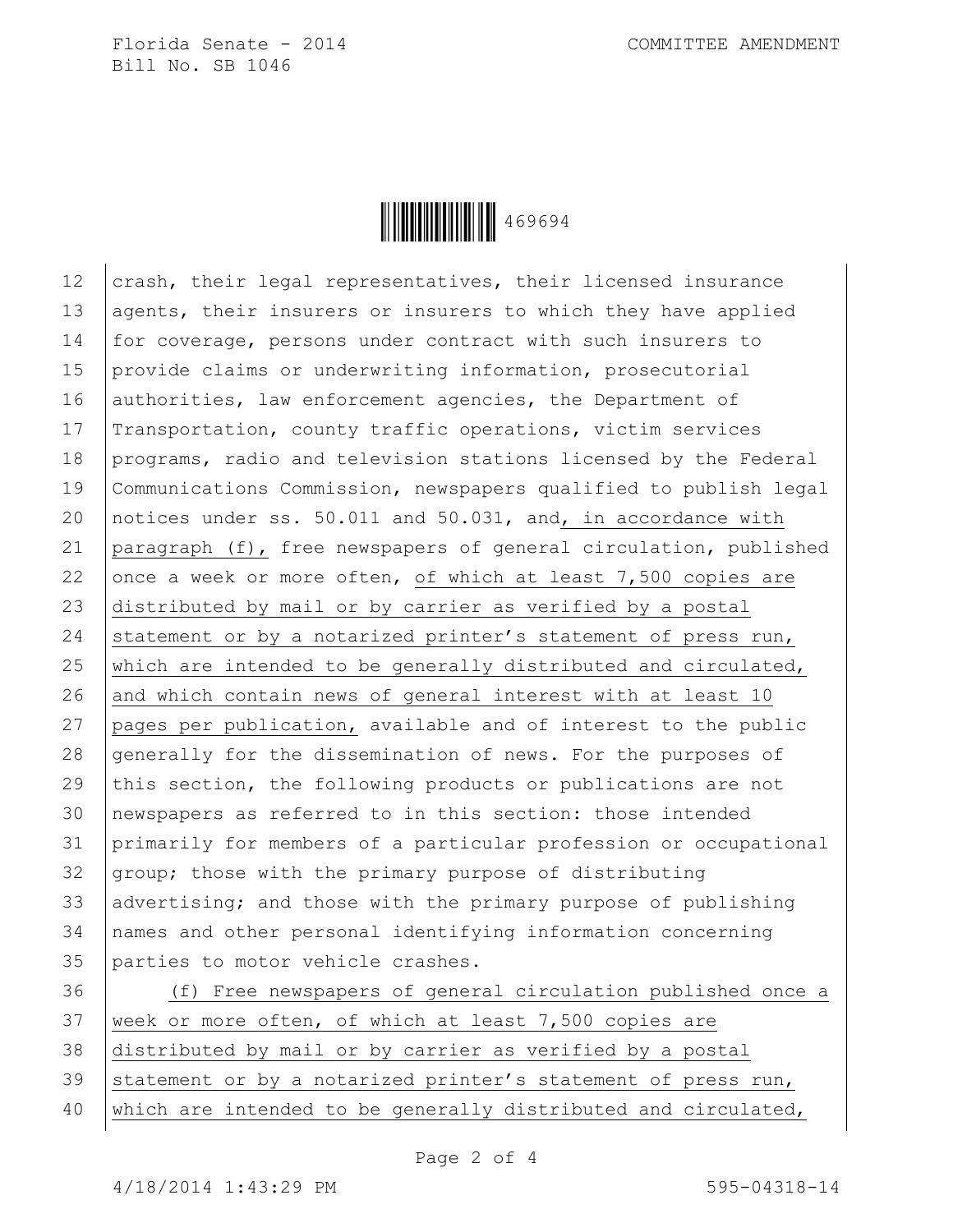

| 41 | which contain news of general interest with at least 10 pages         |
|----|-----------------------------------------------------------------------|
| 42 | per publication, available and of interest to the public              |
| 43 | generally for the dissemination of news, and which request 10 or      |
| 44 | more crash reports within a 24-hour period before 60 days have        |
| 45 | elapsed after the report is filed may not have access to the          |
| 46 | home, cellular, employment, or other telephone number or the          |
| 47 | home or employment address of any of the parties involved in the      |
| 48 | crash. This paragraph is subject to the Open Government Sunset        |
| 49 | Review Act in accordance with s. 119.15 and shall stand repealed      |
| 50 | on October 2, 2019, unless reviewed and saved from repeal             |
| 51 | through reenactment by the Legislature.                               |
| 52 | Section 2. The Legislature finds that a crash report that             |
| 53 | reveals the home, cellular, employment, or other telephone            |
| 54 | number or the home or employment address of any of the parties        |
| 55 | involved in a crash and that is held by an agency that regularly      |
| 56 | receives or prepares information from or concerning the parties       |
| 57 | involved in motor vehicle crashes is confidential and exempt          |
| 58 | from s. $119.07(1)$ , Florida Statutes, and s. $24(a)$ , Article I of |
| 59 | the State Constitution for 60 days after the date that the            |
| 60 | report is filed. Public access to such information during that        |
| 61 | 60-day period by free newspapers of general circulation,              |
| 62 | published once a week or more often, of which at least 7,500          |
| 63 | copies are distributed by mail or by carrier as verified by a         |
| 64 | postal statement or by a notarized printer's statement of press       |
| 65 | run, which are intended to be generally distributed and               |
| 66 | circulated, which contain news of general interest with at least      |
| 67 | 10 pages per publication, available and of interest to the            |
| 68 | public generally for the dissemination of news, and which             |
| 69 | request 10 or more crash reports within a 24-hour period before       |
|    |                                                                       |